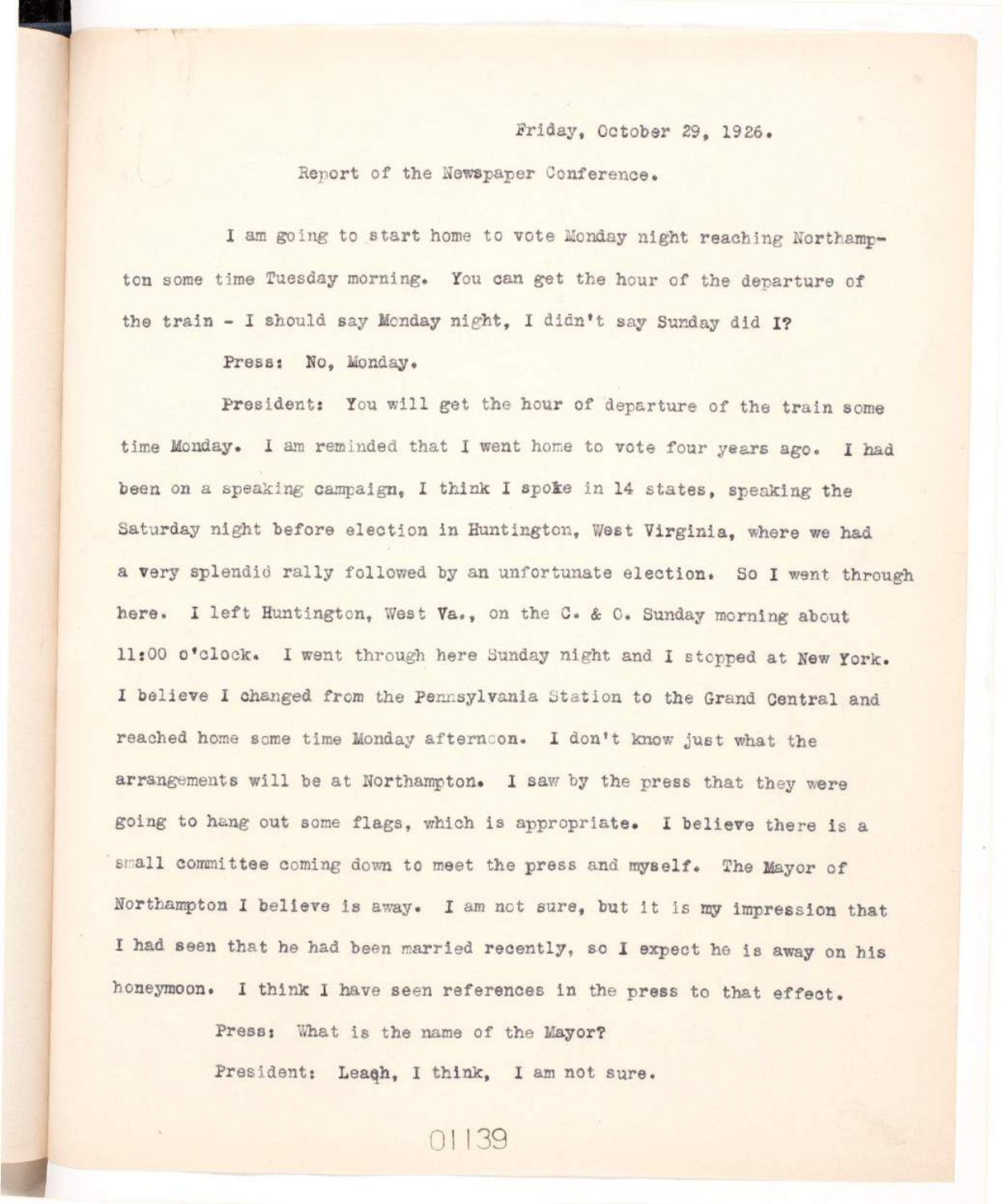But he is the man that came to Northampton just about the time I was coming **to Washington. There was a very fine young man that died there, George P. O'Donnell, a member of the bar, and this man came over there to go into his**  office, as I recall it, and sort of take his place.

**Press: Is he a Republican?** 

President: I think he is a Democrat. Then there is to be a reception that my wife and myself will give, or that is tendered to us I suppose, to be in the High School Hall. I don't know whether that is to start immediately after we vote - I suppose we shall leave the train and vote at the polling place, which is right next to the City Hall, that is owned by the **city , called Memorial Hall, erected i n memory of those who lost their lives**  in the Civil War. I don't know whether the reception is to start after that or whether I am to go home and take in the reception when we come back down to go to the train. I expect to leave Northampton some time during the day **and reach here in the evening. I notice that the press constantly refers to my home up there as the residence of Mrs. Goodhue, ray mother-in-law. I**  feel a little jealous about that. It is my home. And I shouldn't want the **people of the country or the people of Northampton to think I had abandoned my residence there.** 

**Press: Is there anything unusual about voting in Memorial Hall?** 

President: That has been changed a little. That Memorial Hall when I voted there before had always been used for a library. We had two

 $01140$ 

 $2 \bullet$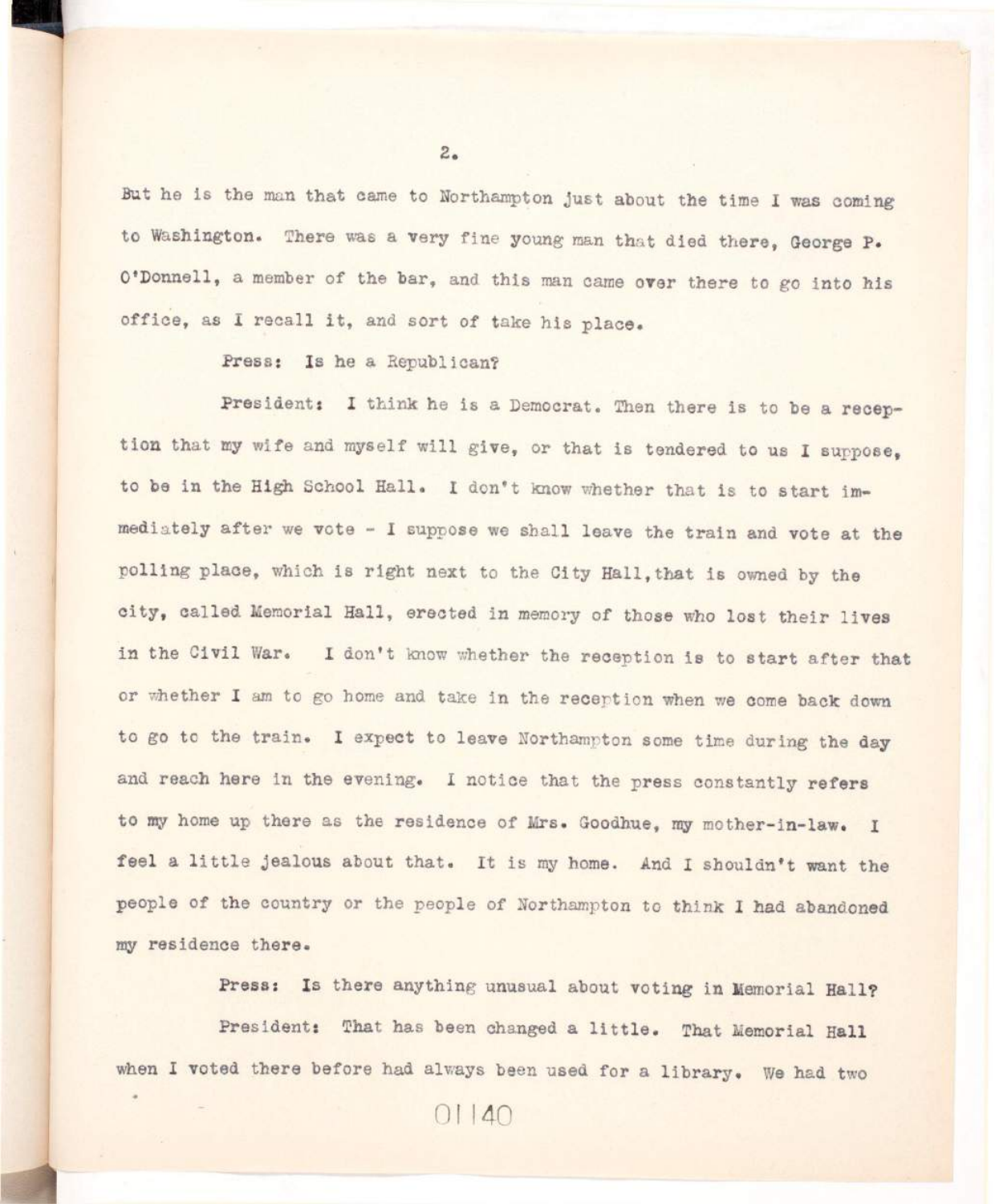**very good libraries . There was the Clark Library and the Forbes Library. The Forbes Library was a well endowed library for a small place, I think #12,000, to be used for the purchase of books, periodicals, and so on, so I think the Clark Library has sort of been consolidated with that. This building, which I say i s the Memorial Hall and i s owned by the city , i s now**  used as an annex to the City Hall. They are either right together or there is only one building in between. I rather think the First Congregational **Church or the Second Congregational Church, which i s a Unitarian Church,**  stands between those two. Formerly the first four wards voted upstairs in the City Hall, but now that the women vote I presume they rather need **Munsrial Hxii more room for four wards than could be secured up there.** 

Press: Will you be back here in time to get the returns?

President: Well, I shall be back some time during the late evening. I judge there wouldn't be any returns in by then.

There wasn't very much that took place in the Cabinet this morning. Seven of the Cabinet are away, making campaign speeches and going home to vote. **Secretary of War Davis, Postmaster General New, Secretary Work, Secretary**  Hoover, are all away, and then on the other side the Attorney General, the **Secretary of the Navy, and the Secretary of Labor, Mr. Davis, and Secretary Mellon is going home to vote. Secretary Kellogg is voting by mail. Secretary**  Jardine is going home to vote. Two years ago, of course, you know I didn't **come home to vote, having a radio talk to make the night before election.** 

3.

 $01141$